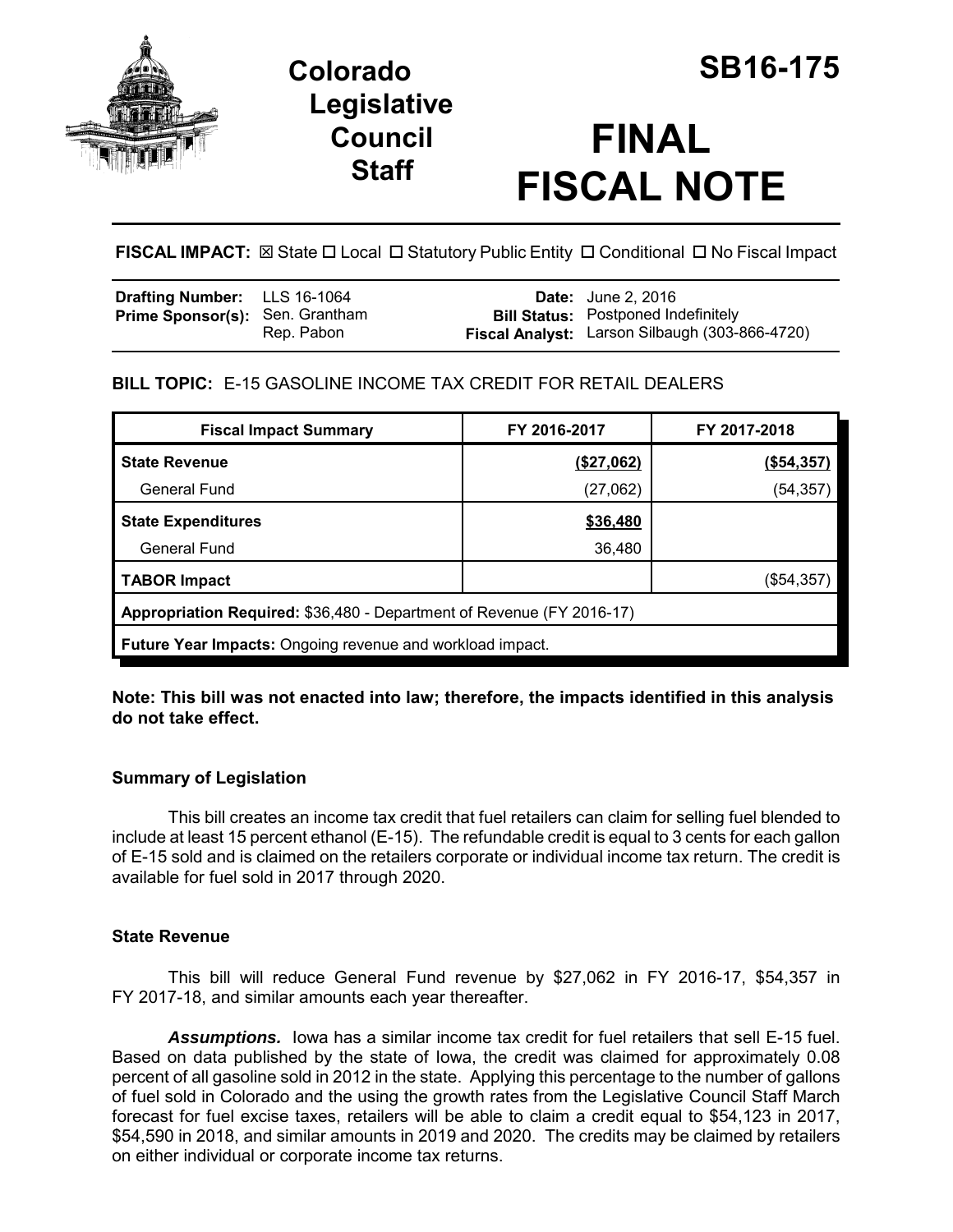June 2, 2016

Accounting for state fiscal years, the tax credit will reduce General Fund Revenue by \$27,062 in FY 2016-17, \$54,357 in FY 2017-18 and similar amount in future fiscal years.

#### **TABOR Impact**

This bill reduces state revenue from income taxes, which will reduce the amount of money required to be refunded under TABOR for FY 2017-18. TABOR refunds are paid out of the General Fund. TABOR refund obligations are not expected for FY 2015-16 or FY 2016-17. Since the bill reduces both revenue to the General Fund and the refund obligation by equal amounts, there is no net impact on the amount of money available in the General Fund for the budget. However, the bill will reduce money available for the General Fund budget in the future during years the state does not collect money above the TABOR limit.

#### **State Expenditures**

The Department of Revenue (DOR) will require an additional \$38,493 General Fund in FY 2016-17 to administer the new credit.

| Table 1. Expenditures Under SB 16-175 |            |            |  |  |  |
|---------------------------------------|------------|------------|--|--|--|
| <b>Cost Components</b>                | FY 2016-17 | FY 2017-18 |  |  |  |
| Computer Programming and Testing      | \$31,680   |            |  |  |  |
| Form Imaging Equipment                | \$4,800    |            |  |  |  |
| <b>TOTAL</b>                          | \$36,480   | \$0        |  |  |  |

*\* Centrally appropriated costs are not included in the bill's appropriation.*

*Department of Revenue.* This bill requires changes to the DOR's GenTax software system. Changes are programmed by a contractor at a rate of \$200 per hour. The changes in this bill are expected to increase General Fund expenditures by \$24,000, representing 120 hours of programming. All GenTax programming changes are tested by DOR staff. Testing for this bill will require expenditures for contract personnel totaling \$7,680, representing 320 hours of testing at a rate of \$24 per hour.

The DOR contracts with the Department of Personnel and Administration (DPA) to process the state's tax returns. Scanning equipment must be reprogrammed whenever a tax form changes to capture information about the credit. Four forms will need to be revised to allow corporate and individual income taxpayers to claim the credit, which will require \$4,800 in programming.

#### **Effective Date**

The bill was postponed indefinitely by the Senate Finance committee on April 14, 2016.